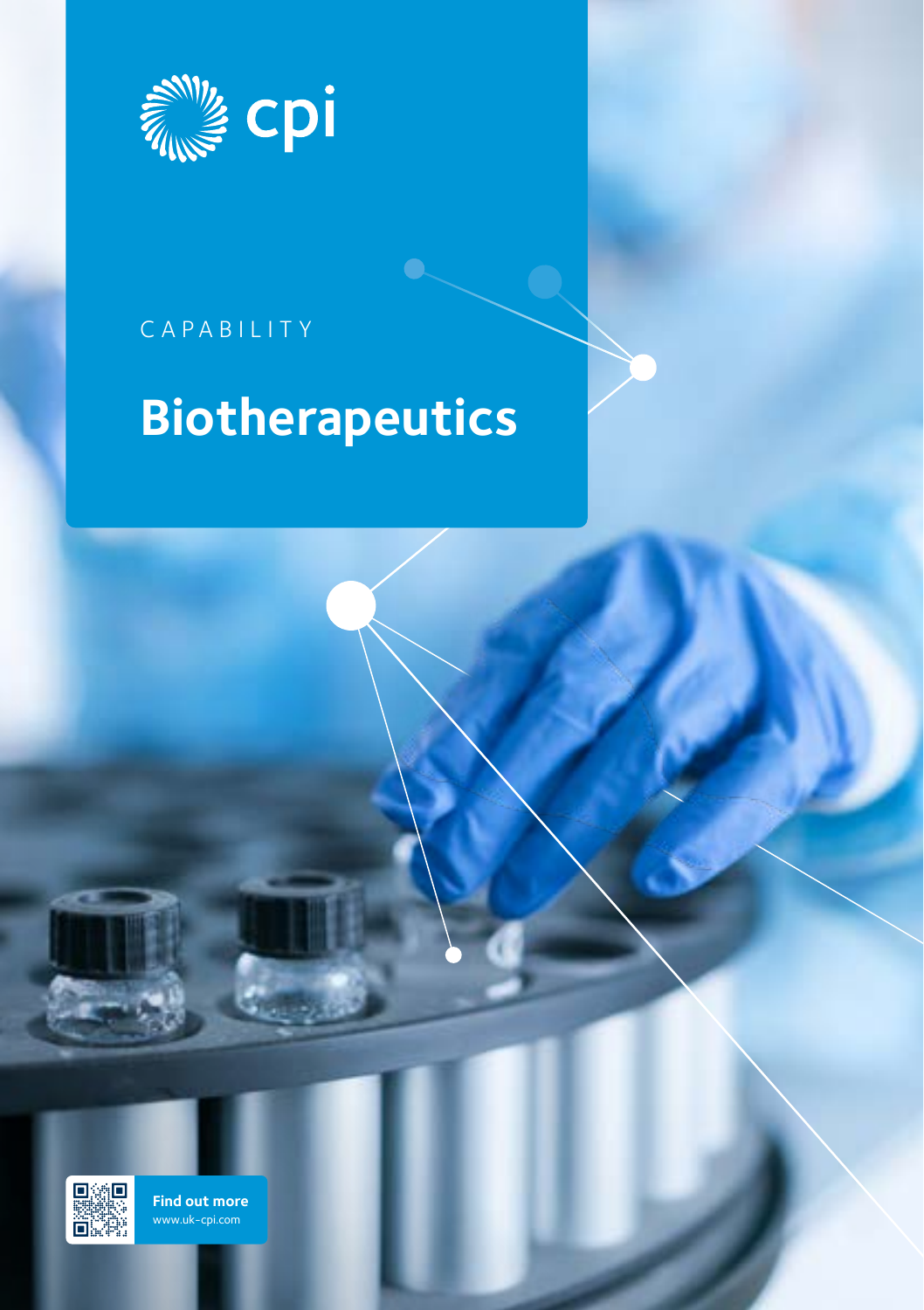

**At CPI, we can support you with the design, development, optimisation and demonstration of a bespoke manufacturing process that works best for the production of your biotherapeutic molecule. Our teams are experienced in all aspects of upstream processing, downstream processing, analytical services and high throughput screening to accelerate your process development and help drive your project forward.**

#### **Biotherapeutic manufacturing solutions**

We offer manufacturing solutions for microbial and mammalian expression systems and a wide range of products including monoclonal antibodies, viral vectors, recombinant proteins, microbial therapeutics and nanomedicines. Our facilities are designed to handle both BSL1 and BSL2 organisms. Our experienced team of scientists and engineers are able to provide you with a breadth of services to help establish a robust process for the production of your molecule. This includes microbial and mammalian cell culture optimisation at both lab and pilot scale, as well as bespoke downstream process development.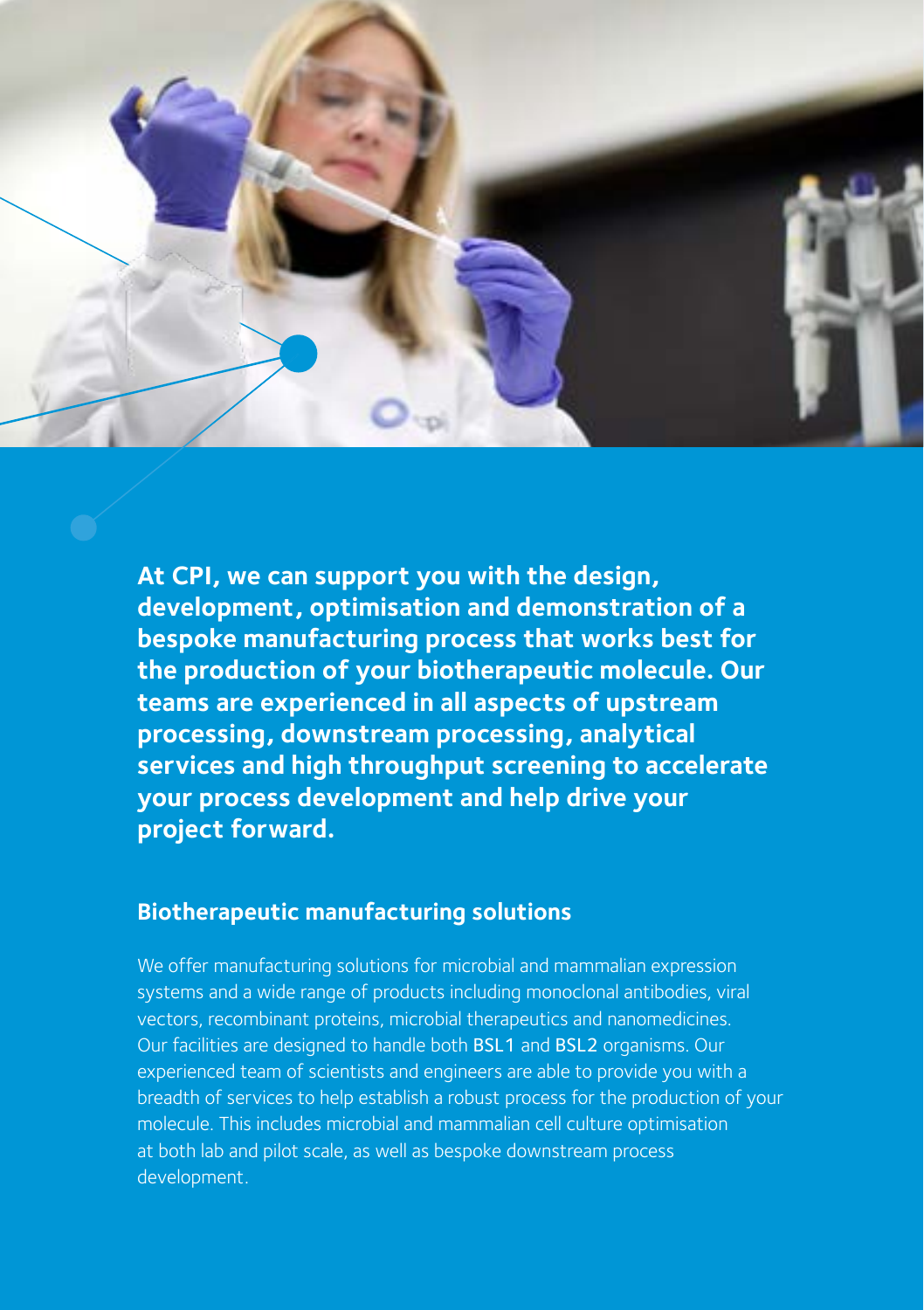

We can also offer analytics for process characterisation and final testing of your product, along with a number of fill, finish, and lyophilisation options. Our application of specialised, high throughput systems accelerates process development and optimises the yield, purity and quality of your product.

#### **Accelerating the development of next-generation processes**

We recognise that the biopharmaceutical pipeline is becoming more diverse and molecules are becoming increasingly complex, presenting a number of challenges in biomanufacturing. As medicines become more stratified and personalised, new manufacturing processes are required.

We have experience in evolving manufacturing technologies such as cell-free protein synthesis and continuous processing, allowing us to deliver solutions that have the potential to increase performance, enable higher productivity and increase manufacturing flexibility.

As an independent and open adviser, we can also provide consultancy in all aspects of biopharmaceutical development and manufacture.